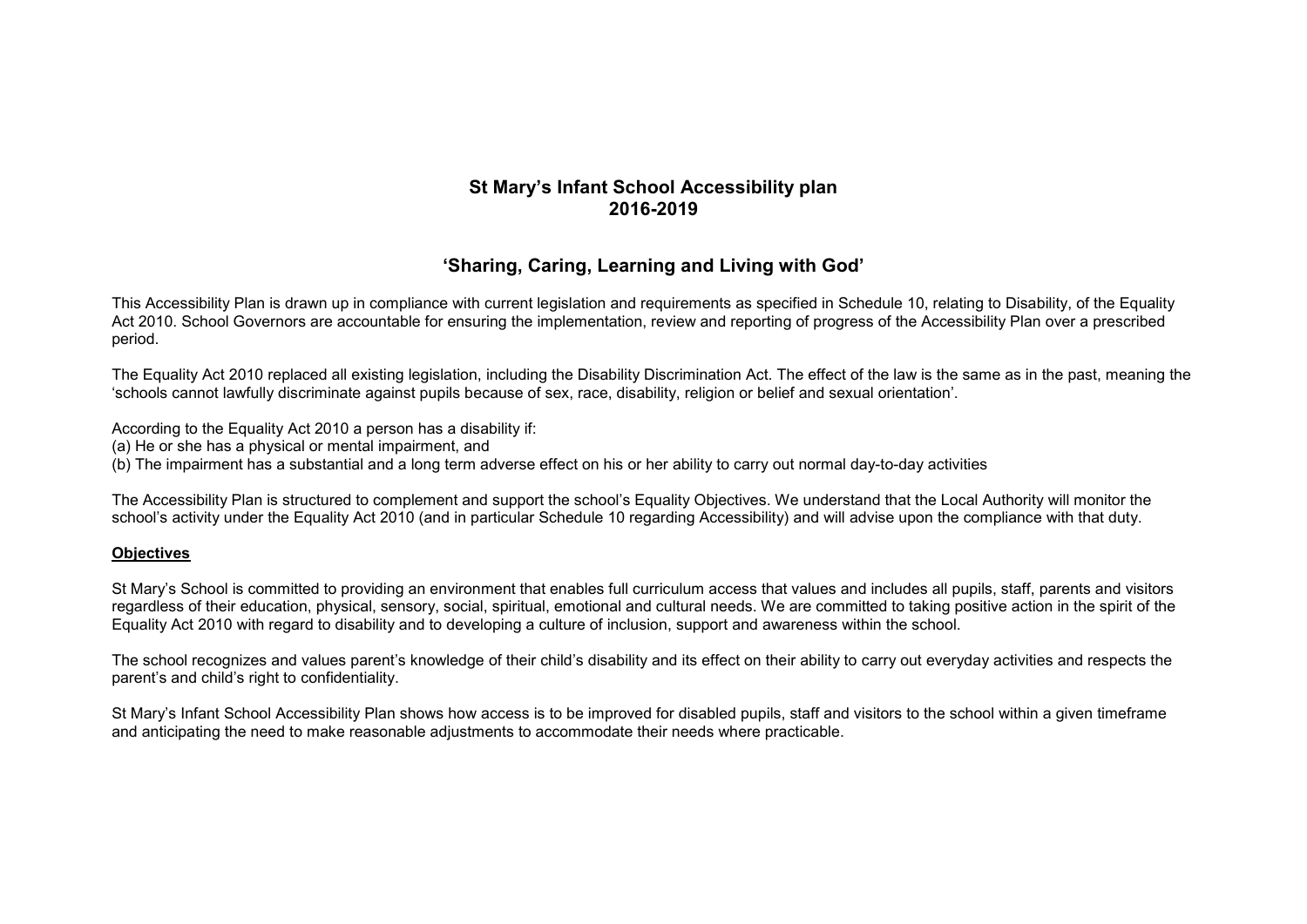The Accessibility Plan contains relevant and timely actions to:

- Increase access to the curriculum for pupils with a physical and/or sensory impairments, expanding the curriculum as necessary to ensure that pupils with a disability are as equally prepared for life as the able-bodied pupils; (if a school fails to do this they are in breach of their duties under the Equalities Act 2010); this covers teaching and learning and the wider curriculum of the school such as participation in after-school clubs, leisure and cultural activities or school visits- it also covers the provision of specialist or auxiliary aids and equipment, which may assist these pupils in accessing the curriculum within a reasonable timeframe;

- Improve and maintain access to the physical environment of the school, adding specialist facilities as necessary- this covers improvements to the physical environment of the school and physical aids to access education within a reasonable timeframe;

- Improve the delivery of written information to pupils, staff, parents and visitors with disabilities; examples might include hand-outs, timetables and information about the school and school events; the information should be made available in various formats within a reasonable timeframe.

St Mary's Infant School Accessibility Plan relates to the key aspects of physical environment, curriculum and written information.

Whole school training will recognize the needs to continue raising awareness for staff and governors on equality issues with reference to the Equality Act 2010

This Accessibility Plan should be read in conjunction with the following school policies, strategies and documents:

Equality and Diversity Scheme Behaviour Policy Anti- Bullying Policy Curriculum Policies Health & Safety Policy School Development Plan SEN Information Report SEND offer Inclusion & SEN Policy Teaching & Learning Policy

The Accessibility Audit relates to the physical accessibility of the School, which remains the responsibility of the governing body. The accessibility audit will be completed by the school prior to the end of each period covering this plan in order to inform the development of a new Accessibility Plan for the ongoingperiod.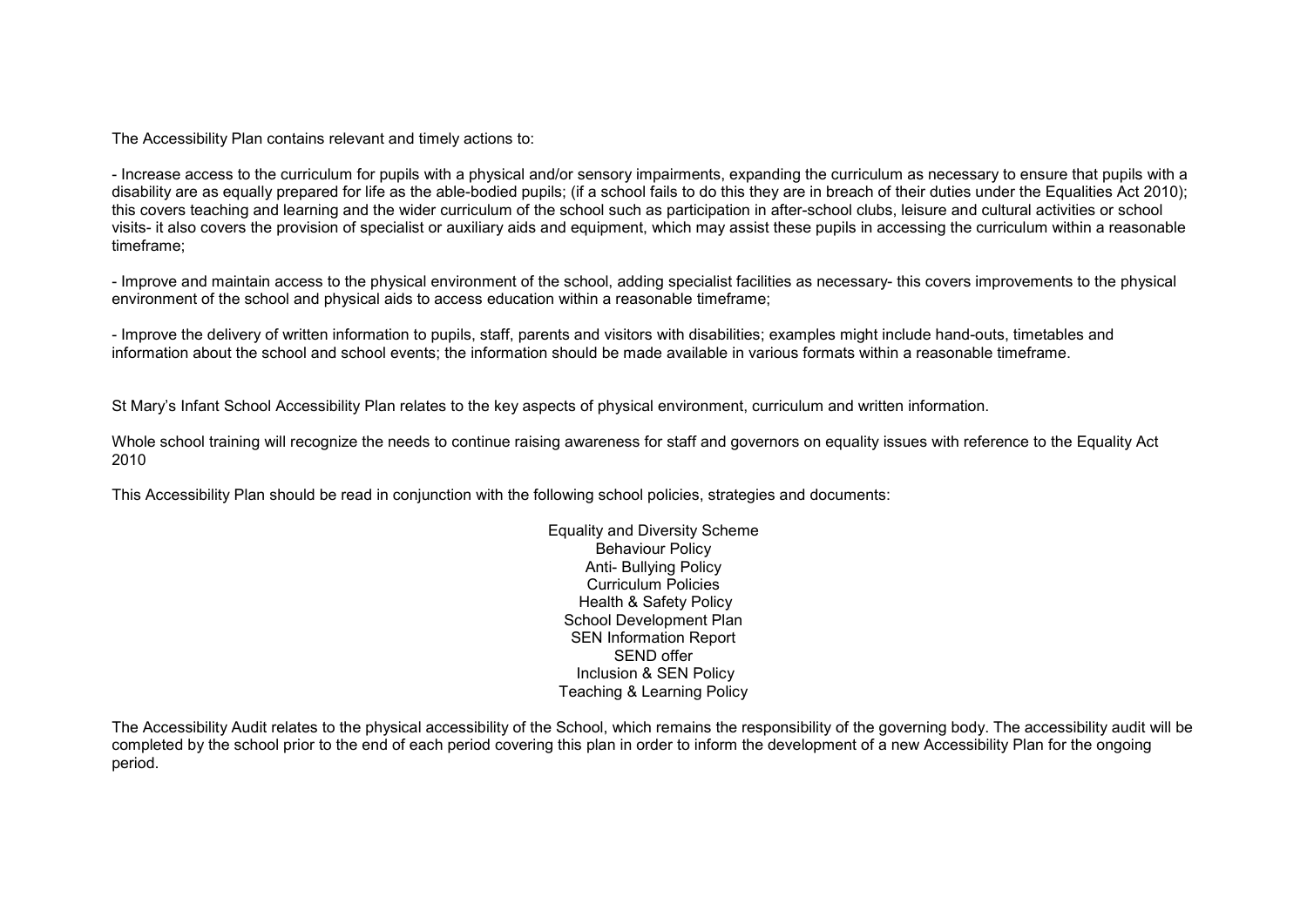The Accessibility Plan will be published on the school website

The Accessibility Plan will be monitored through the Governor Resources Committee

The Accessibility Plan may be monitored by OFSTED during inspection processes in relation to Schedule 10 of the Equality Act 2010.

It is a requirement that the school's accessibility plan is resources, implemented, reviewed and revised as necessary and reported on annually. Attached is an action plan showing how the school will address the priorities identified and the audit on the physical environment.

Any complaints need to be followed using the school's complaints policy as published on the school website.

The priorities for the Accessibility Plan for our school were identified by:

- **The Governing Body**
- **Head Teacher**
- **INCo**
- **Site Manager** 
	- **Parents**

The plan is constantly under review to accommodate any new starters with a disability.

Approved by: …………………………

Date: ………………………………….

Next review date: ……………………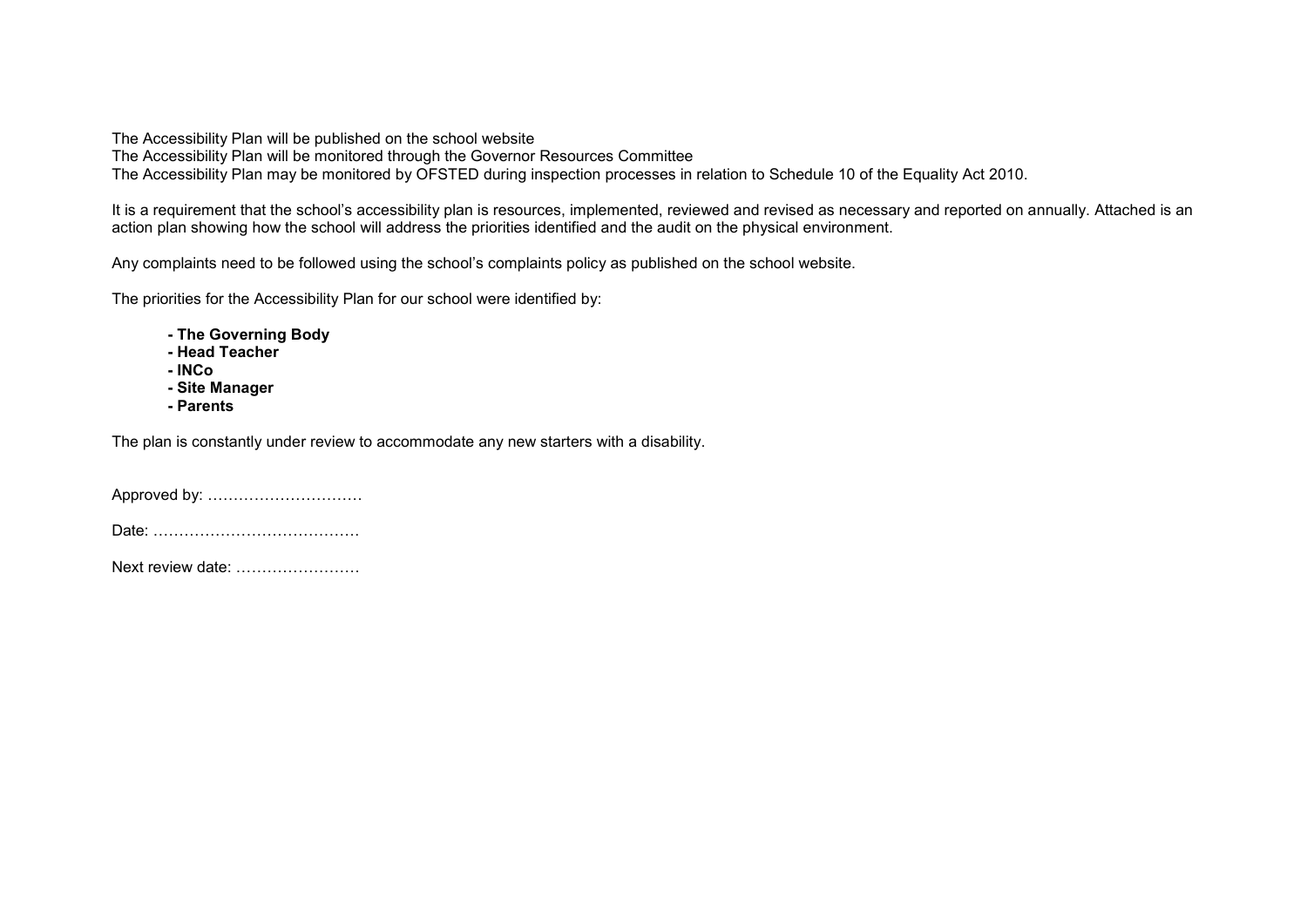### **Section 2: Aims and objectives**

Our aims are to:

- 
- Increase access to the curriculum for pupils with a disability Improve and maintain access to the physical environment Improve the delivery of written information to pupils
- 

The table below sets out how the school will achieve these aims.

| <b>Aim</b>                                                                 | <b>Current good practice</b><br>Include established practice and<br>practice under development                                                     | <b>Objectives</b><br>State short, medium and<br>long-term objectives                                                                                                                                             | <b>Actions to be taken</b>                                                                                          | <b>Person</b><br>responsible         | Date to<br>complete<br>actions<br>by | <b>Success criteria</b>                                                                                                                                                                                                 |
|----------------------------------------------------------------------------|----------------------------------------------------------------------------------------------------------------------------------------------------|------------------------------------------------------------------------------------------------------------------------------------------------------------------------------------------------------------------|---------------------------------------------------------------------------------------------------------------------|--------------------------------------|--------------------------------------|-------------------------------------------------------------------------------------------------------------------------------------------------------------------------------------------------------------------------|
| Increase<br>access to the<br>curriculum for<br>pupils with a<br>disability | Staff are well trained and the<br>support from the non-class<br>based Inclusion Coordinator<br>enables children to be well<br>supported in school. | Continue to implement<br>staff development<br>regarding teaching and<br>supporting children with<br>disabilities (short term)                                                                                    | Any relevant training to<br>be attended by INCo<br>and/or staff as<br>appropriate                                   | Head<br>Inco                         | On-going/<br>when<br>necessary       | Staff will accommodate<br>needs of disabled children<br>tailored to their needs<br>All staff & classrooms will<br>have access to necessary<br>materials to support the<br>work process of children<br>with disabilities |
| Improve and<br>maintain<br>access to the<br>physical<br>environment        | Wheel chair lift to gain access to<br>Year 2 end of the school and is<br>serviced annually<br>Clear school signage exists                          | Ensure lift remains in good<br>working order and is<br>readily available (medium<br>term)<br>School will continue to<br>provide easy access<br>around the school<br>site(internally & externally)<br>(long term) | Service lift annually<br>Ensure signage is clear<br>& updated in line with<br>any changes to the<br>school building | Office staff<br>Head &<br><b>FGB</b> | Yearly<br>On going                   | Lift works when needed<br>and enables the whole<br>school to be accessible to<br>all<br>All visitors are able to<br>navigate their way around<br>the school                                                             |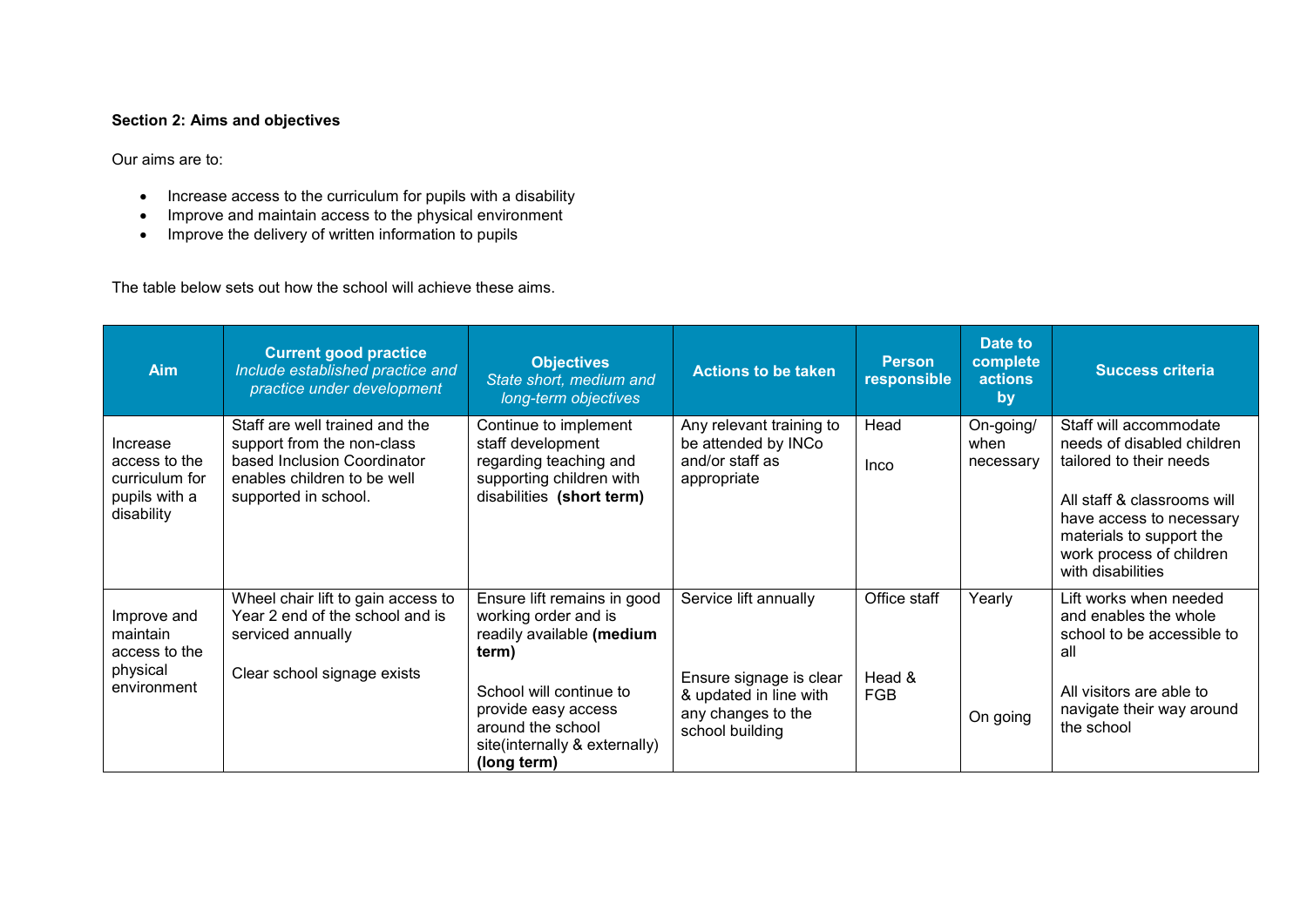| <b>Aim</b>                                           | <b>Current good practice</b><br>Include established practice and<br>practice under development                           | <b>Objectives</b><br>State short, medium and<br>long-term objectives                                                                      | <b>Actions to be taken</b>                                                                                               | <b>Person</b><br>responsible | Date to<br>complete<br><b>actions</b><br>by | <b>Success criteria</b>                                                                                                                              |
|------------------------------------------------------|--------------------------------------------------------------------------------------------------------------------------|-------------------------------------------------------------------------------------------------------------------------------------------|--------------------------------------------------------------------------------------------------------------------------|------------------------------|---------------------------------------------|------------------------------------------------------------------------------------------------------------------------------------------------------|
| Improve the<br>delivery of<br>written<br>information | Website is well laid out and<br>organized to ensure information<br>is easy to locate. Font is clear<br>and easy to read. | Review documentation on<br>the website to check<br>accessibility for parents<br>with English as an<br>additional language (short<br>term) | Discuss with website<br>creators and website<br>manager the possibility<br>of a translator tool on<br>the school website | Head                         | Spring<br><b>Term 2017</b>                  | The<br>website<br>will<br>be<br>accessible to all parents<br>with<br>English<br>as<br>an<br>additional<br>language<br>and<br>those visually impaired |
|                                                      |                                                                                                                          | Check colours used on<br>website are not causing<br>problems for partially<br>sighted parents (short<br>term)                             | Speak to visually<br>impaired parents to<br>gather feedback and<br>adjust website<br>accordingly                         |                              |                                             |                                                                                                                                                      |
|                                                      |                                                                                                                          | The school will make<br>available written material in<br>alternative formats when<br>specifically requested<br>(medium term)              | As the need arises all<br>parents will be able to<br>access school<br>information in different<br>formats                | Head &<br><b>INCo</b>        | Ongoing                                     |                                                                                                                                                      |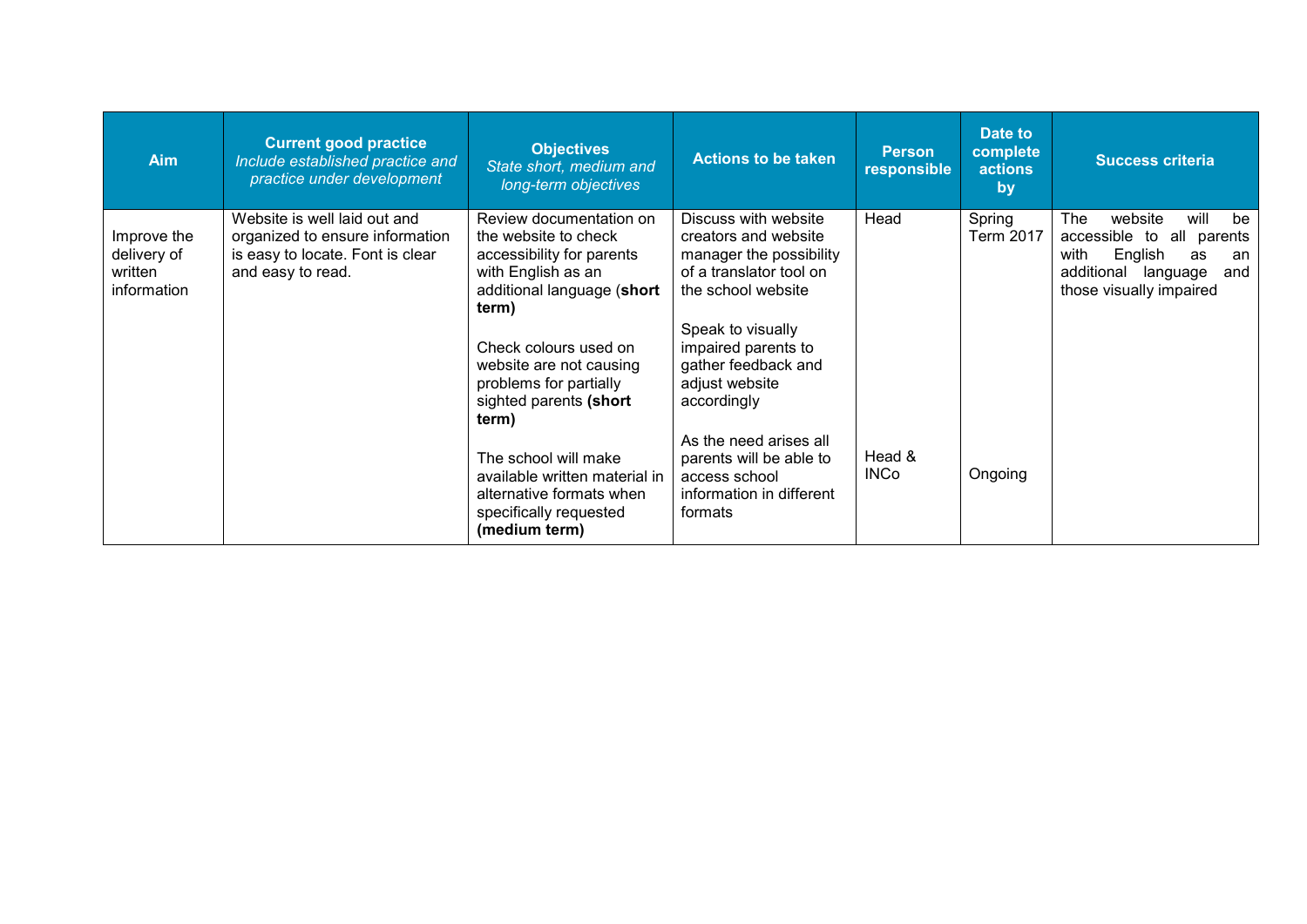#### **Section 3: Access audit**

| <b>Feature</b>      | <b>Description</b>                                                                                                  | <b>Actions to be taken</b>                                                      | <b>Person</b><br>responsible | Date to<br>complete<br>actions by |
|---------------------|---------------------------------------------------------------------------------------------------------------------|---------------------------------------------------------------------------------|------------------------------|-----------------------------------|
| Number of<br>floors | Majority of the school is on one level. Year 2 area<br>of the school is located via low level steps.                | Ensure yearly service on wheel chair lift is<br>carried out                     | Office Manager<br>Head       | Yearly                            |
|                     | Wheel Chair lift is available                                                                                       |                                                                                 |                              |                                   |
| Corridor<br>access  | Corridor is accessed by all classrooms and is<br>accessible to all. Wide enough for wheelchairs &<br>walking frames | Ensure corridor is kept free of<br>obstructions                                 | <b>Classteachers</b>         | Ongoing                           |
| Lifts               | Only 1 (see above)                                                                                                  | As above                                                                        |                              |                                   |
| Parking bays        | Disabled Bay available in staff carpark                                                                             | Investigate ways of keeping bay clear                                           | Head                         | 2017/2018                         |
|                     |                                                                                                                     | Possibility of remarking to make best use<br>of space and ease of access        |                              |                                   |
| Entrances           | Entrance is clearly signed                                                                                          | Consider signs available in other<br>languages / larger font/ use of colour     | Head                         | 2017                              |
| Ramps               | All outside class room doors have ramp access/<br>flat access                                                       | Monitor standard                                                                | Site Manager                 | On going                          |
| <b>Toilets</b>      | Each year group has boys and girls toilets in<br>communal areas.                                                    | Maintain standards                                                              | Site Manager                 | On going                          |
|                     | Disabled toilet/ First Aid room is located in the<br>centre of the school.                                          |                                                                                 |                              |                                   |
| Reception area      | Reception located through automatic door<br>activated with low level button                                         | Service automatic doors annually                                                | Head                         | 2017                              |
|                     |                                                                                                                     | Update sensors as necessary to ensure<br>doors remain safe and functioning well |                              |                                   |